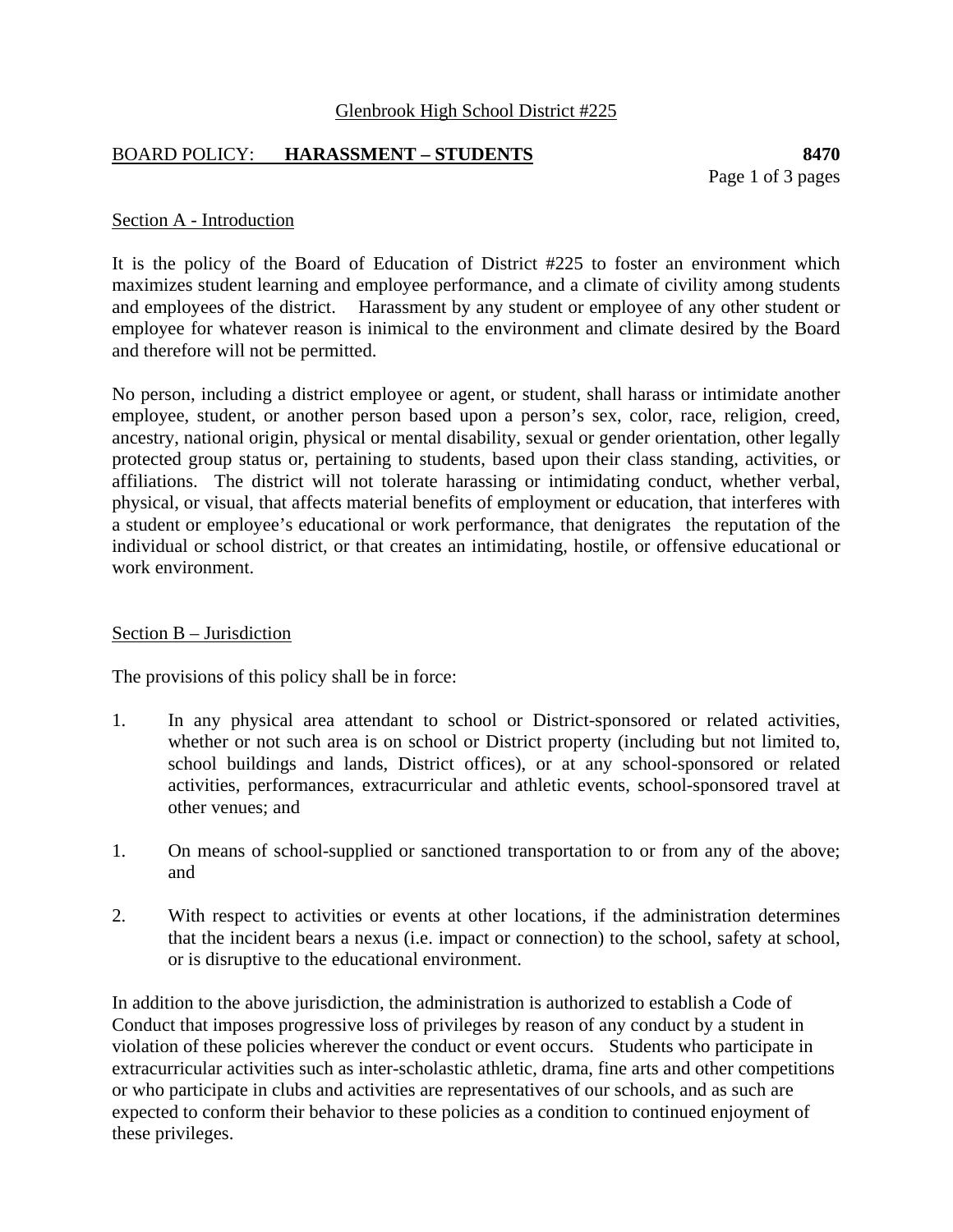# BOARD POLICY: **HARASSMENT – STUDENTS 8470**

#### Section C - Definition of Harassment

Harassment is defined as any unwelcome and personally offensive conduct (including, but not limited to, advances, gestures, or words of a sexual, intimidating, or threatening nature) which:

- 1. Unreasonably interferes with an individual's work or performance; or
- 2. Creates an intimidating, hostile, or offensive work/school environment; or
- 3. Implies that submission to such conduct is made an explicit or implicit term of employment; or
- 4. Implies that submission to, or rejection of, such conduct will be used as a basis for decision-making affecting the individual.

Examples of prohibited conduct include, but are not limited to, name calling, using derogatory slurs, wearing or possessing items depicting or implying hatred, ridicule, or prejudice of one of the characteristics or protected classes stated in Section A.

Examples of sexual harassment include, but are not limited to, unwelcome, or unpermitted touching, crude jokes or pictures, discussions of sexual experiences, teasing related to sexual characteristics, demands or requests for sexual favors, spreading rumors related to a person's alleged sexual activities, and subjecting individuals to embarrassment, hostility, humiliation, or intimidation because of their gender.

### Section D - Complaint Procedure

- 1. The superintendent is directed to develop and implement complaint procedures consistent with this policy.
- 2. Any student who alleges harassment by a student or employee, or any third person with knowledge of conduct which may constitute harassment, should report the alleged harassment promptly to the building or district complaint coordinators designated by the superintendent as set forth in the procedures of this policy.

### Section E - Education and Information Program

- 1. The superintendent is directed to develop and implement an education and information program for all students and employees which shall be intended to familiarize students and employees with the contents of this policy and the prevention of harassment within the district.
- 2. As part of the education and information program, the subject of harassment and its prevention shall be included in the curriculum of the district's required health education course.

# BOARD POLICY: **HARASSMENT – STUDENTS** 8470